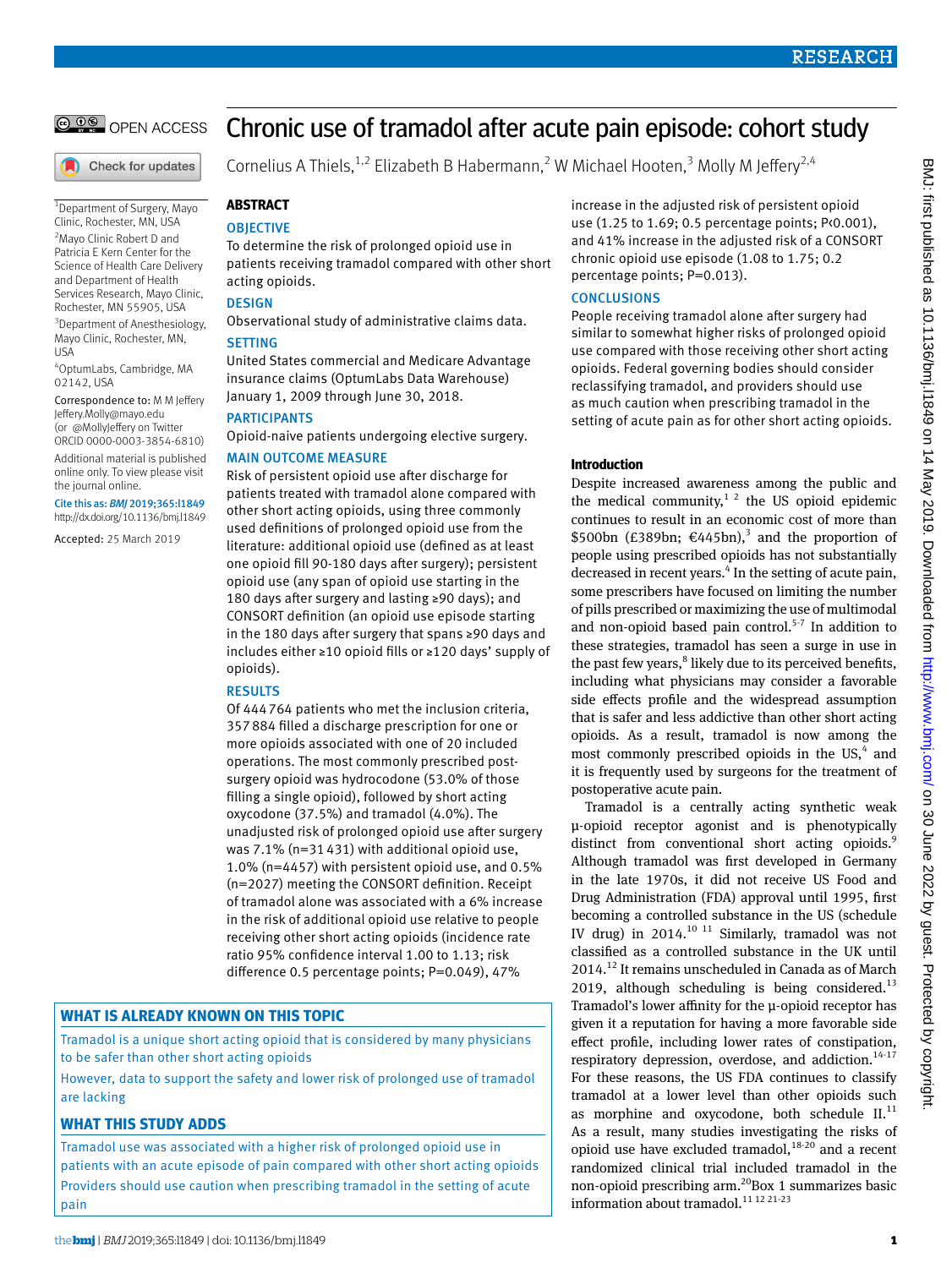Data to support the reputed safety and lower dependence risk of tramadol are lacking. Recently, a study from the Centers for Disease Control (CDC) unexpectedly found that, for Medicare patients, tramadol was associated with a higher risk of transition from acute to prolonged use at one and three years than other short acting opioids. $^{24}$  Our aim was to determine the risk of transitioning from acute to prolonged use in opioid-naive patients treated with tramadol for postoperative pain.

# **Methods**

#### Data source and study population

The study involved a retrospective analysis of claims data from the OptumLabs Data Warehouse (OptumLabs), which includes de-identified claims data for commercial and Medicare Advantage enrollees in a large, private, US health plan. The commercial population includes people who receive healthcare coverage through their or a family member's employer or who purchase coverage on the individual market. The Medicare Advantage group includes people who qualify for public insurance owing to age ( $\geq 65$  years) or long term disability; people eligible for Medicare have the choice of enrolling in coverage directly from the government (known as fee-for-service Medicare) or from private companies in a program called Medicare Advantage. As of 2017, 33% of Medicare beneficiaries opted for Medicare Advantage coverage.25

OptumLabs contains longitudinal health information on enrollees, representing a diverse mixture of ages, ethnicities, and geographic regions across the US; see appendix A for a comparison of the OptumLabs population with the broader insured US population. The health plan provides comprehensive insurance coverage for physician, hospital, and prescription drug services. We used data from January 1, 2009 through June 30, 2018, with a last day of surgery being December 31, 2017 to account for required follow-up.

We identified 20 commonly performed surgical procedures including seven common general surgery procedures (laparoscopic cholecystectomy with or without intraoperative cholangiogram, minimally invasive inguinal hernia repair, open inguinal hernia repair, simple mastectomy without reconstruction, breast lumpectomy with or without axillary node biopsy, pancreaticoduodenectomy (Whipple), and parathyroidectomy), six orthopedic operations (carpal tunnel release, knee arthroscopic minesectomy, rotator cuff surgery, total knee replacement, total hip replacement, and lumbar laminotomy or laminectomy via posterior approach), two colorectal procedures (minimally invasive low anterior resection with or without ostomy and partial colectomy with or without ostomy), two urology procedures (minimally invasive partial or total nephrectomy and minimally invasive prostatectomy), and two thoracic procedures (open lung lobectomy and video assisted thoracoscopic lung

# Box 1: Tramadol fast facts

#### Brand names

- • UK: Invodol, Larapam, Mabron, Maneo, Marol, Maxitram, Oldaram, Tilodol, Tradorec, Tramquel, Tramulief, Zamadol, Zeridame, and Zydol
- • US: Ultram, Ultram ER (discontinued), and ConZip
- • Canada: Durela, Ralivia, Tridural, Ultram, and Zytram XL

#### Primary mechanism of action

- 1. Tramadol undergoes demethylation in the liver predominately by CYP2D6 enzymes to the active metabolite O-desmethyltramadol, which is a μ-opioid receptor agonist that results in inhibition of ascending pain pathways
- 2. Tramadol also directly inhibits norepinephrine (noradrenaline) and serotonin reuptake inhibitors, which are neurotransmitters involved in the inhibitory pain pathway

#### Use/off-label use

US: labeled for pain management in people for whom non-opioid drugs are contraindicated or ineffective; off-label use for premature ejaculation and refractory restless legs syndrome

# US boxed warnings

- 1. Addiction, abuse, and misuse
- 2. Opioid analgesic risk evaluation and mitigation strategy (REMS)
- 3. Life threatening respiratory depression
- 4. Accidental ingestion
- 5. Ultra-rapid metabolism of tramadol and other risk factors for life threatening respiratory depression in children
- 6. Neonatal opioid withdrawal syndrome
- 7. Interactions with drugs affecting cytochrome P450 isoenzymes
- 8. Risks from concomitant use with benzodiazepines or other central nervous system depressants

# Schedule/control

- · US: schedule IV since 2014; previously unscheduled
- UK: class C, schedule 3 since 2014; previously unscheduled
- • Canada: unscheduled as of March 2019, although scheduling is being considered

# Common adverse effects (>10%)

Dizziness, constipation, nausea, headache, somnolence, flushing, pruritus, vomiting, insomnia, dry mouth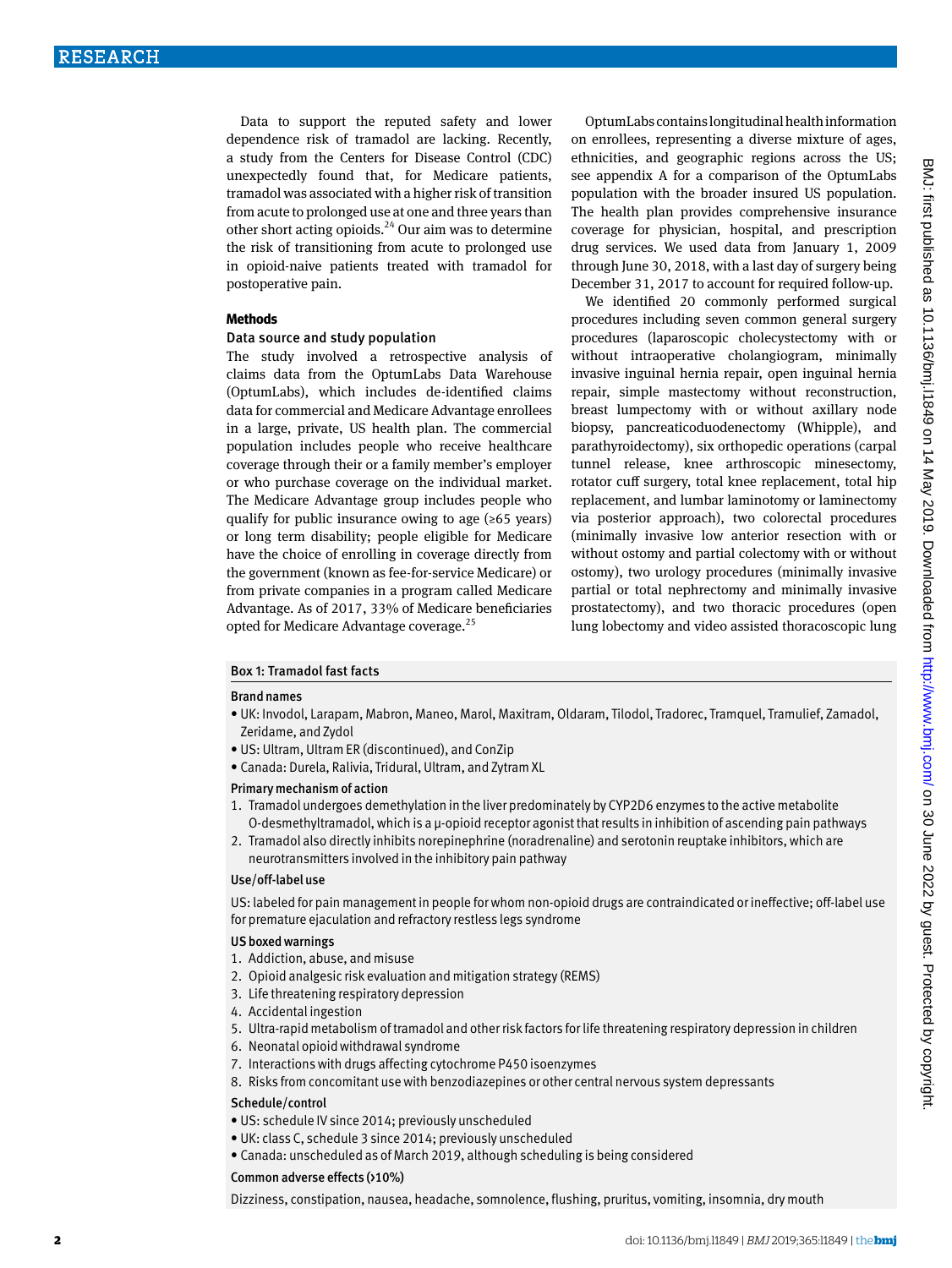wedge), as well as minimally invasive hysterectomy. We chose the procedures with the aim of including common inpatient and outpatient procedures across multiple specialties and spanning varying degrees of expected postoperative pain. The array of surgeries allows us to assess the extent to which characteristics of discharge prescription are related to expected pain after surgery.

To reduce confounding as much as possible, we constructed a cohort with minimal clinical complexity. We excluded patients who were taking opioids before surgery—defined as patients who had filled no prescriptions for opioids in the previous six months as well as those who may be in treatment for opioid use disorder by requiring no buprenorphine or methadone in the 90 days after surgery. In addition, we included only patients with at least six months of continuous enrollment in both medical and prescription coverage before surgery. To limit the clinical complexity of the cohort, we excluded patients having multiple unrelated procedures on the same day (see appendix B), those with an inpatient stay longer than seven days, and those admitted as an inpatient more than one day before surgery was performed. We excluded patients receiving non-cancer surgeries if they had cancer, as well as any patients receiving hospice services. To ensure that we were capturing post-surgery opioid fills, we limited the sample to patients who were discharged home and did not have a stay in a skilled nursing facility within a day of discharge (surgery date for those who were not admitted as inpatients). Finally, we required 90 days of insurance enrollment after surgery to ensure that patients survived surgery when we evaluated continued opioid use. See appendix C for the cohort flow chart.

We summarized discharge prescriptions into one of five mutually exclusive and collectively exhaustive categories: no opioid fill, any long acting opioid (with or without any short acting opioid, including tramadol), tramadol only, a short acting opioid other than tramadol alone (reference group), or tramadol plus another short acting opioid. Throughout, we use the "tramadol only" category to interpret tramadol findings, as people who receive multiple opioids at discharge may be different in important, unobserved ways. We followed patients until they were censored by one of the following events: the end of the study period (June 30, 2018); disenrollment from insurance; or another surgery, as defined by a claim for an anesthesia service (see supplementary methods for a list of CPT (current procedural terminology) codes used).

The analysis of discharge prescriptions included patients with at least 30 days of uncensored followup who had an opioid fill of less than 1400 morphine milligram equivalents (MME; excludes top 0.5% of discharge fills). The analyses of chronic opioid use included patients with any post-surgery opioid fill and at least 180 days of uncensored follow-up. All patients in all analyses had at least 90 days of post-surgery insurance coverage, which was used to ensure that patients had survived surgery. Patients included in the

main outcome analyses had 180 days with no further surgeries, in addition to having insurance coverage during that time.

#### **Outcomes**

We identified all opioid fills for the cohort. See appendix B for the drugs included. We grouped discharge opioid prescriptions for each patient into five mutually exclusive and collectively exhaustive categories: short acting opioids only, excluding tramadol (reference); tramadol only; tramadol and any other short acting opioids (no long acting); any long acting opioids; and no opioids. Using conversion factors from the CDC, we converted active ingredient doses to  $MME<sup>26</sup>$  We used a different conversion factor for propoxyphene than is given in the CDC table, using a conversion factor of 0.23 for propoxyphene HCl and 0.15 for propoxyphene napsylate (corrected conversion factor for the napsylate salt based on information in the product monograph).<sup>27</sup> We defined a single fill as the total amount of a single drug filled on a single day. For example, if a patient filled prescriptions for 5 mg and 10 mg tablets of oxycodone, we summed the total MME for both formulations and counted it as a single oxycodone fill.

To identify the discharge prescription, we looked for opioid fills between seven days before surgery and seven days after surgery (seven days after discharge for patients who were admitted as inpatients). We selected the earliest fill within that time span as the date of the discharge fill and summed the total MME of all opioids filled on that date.

# Definitions of prolonged opioid use

To assess the risk of prolonged opioid use after surgery, we did logistic regression at the individual level on the cohort with at least 180 days of uncensored followup time. Given the varying definitions used in the literature, we selected three definitions of prolonged opioid use a priori (box 2).

We defined a single episode of opioid use as a period of time during which the patient goes no more than 30 days without opioids available. Opioids were considered available from the date of fill until the number of days supplied elapsed.

# Patient involvement

No patients were involved in setting the research question or the outcome measures, nor were they involved in developing plans for design or implementation of the study. No patients were asked to advise on interpretation or writing up of results. There are no plans to disseminate the results of the research to study participants or the relevant patient community.

# Statistical analysis

We summarized the total MME dispensed in postsurgery discharge fills by using a box plot to display median, 25th and 75th centiles and Tukey lower and upper adjacent values. This analysis included patients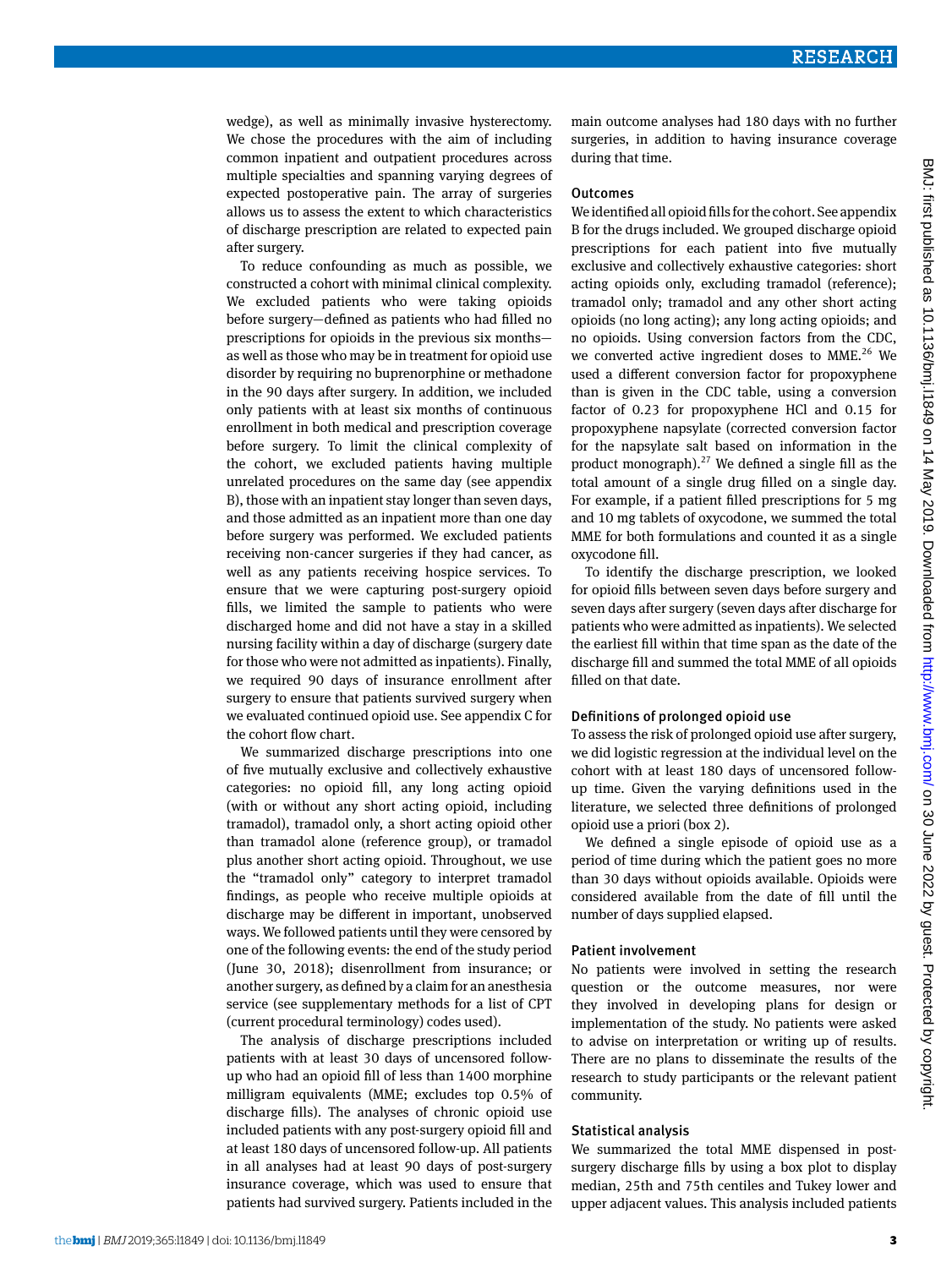# Box 2: Prolonged opioid use definitions

# Additional opioid use after surgery

This definition used in the surgical literature defines chronic opioid use as at least one opioid fill 90-180 days after surgery<sup>28-31</sup>

#### Persistent opioid use after surgery

This definition identifies any span of opioid use starting in the 180 days after surgery and lasting at least 90 days<sup>323</sup>

# CONSORT definition of long term opioid therapy

This definition was developed by the CONsortium to Study Opioid Risks and Trends for studying de facto long term opioid therapy in patients being treated for chronic noncancer pain.<sup>34 35</sup> It has been operationalized here as an opioid use episode starting in the 180 days after surgery that spans at least 90 days and includes either 10 or more opioid fills or 120 or more days' supply of opioids

> with at least 30 uncensored days of follow-up (that is, no other surgeries in those 30 days) who filled 1-1399 MME of opioids at discharge.

> Logistic regression models were adjusted for surgery year, sex, race/ethnicity, type of surgery, beneficiary type (commercially insured, Medicare Advantage aged ≥65, Medicare Advantage disabled), census division, age (categorical), discharge prescription volume (total MME, categorical), binary variables for each Elixhauser comorbidity, and whether the person received any long acting opioids at discharge; Huber-White robust standard errors were specified. Logistic regression results are generally presented as odds ratios. However, as odds ratios are often considered difficult to interpret—most people think in risks rather than odds—we present our findings as risk ratios and differences. After regression, we calculated the adjusted proportion with the outcome among people who received tramadol at discharge and those who did not. We used these proportions to calculate the estimated risk ratio with 95% confidence intervals and the risk difference.

#### **Results**

We identified 524318 patients meeting our inclusion criteria, of whom 444764 had at least 180 uncensored days of follow-up; 357884 of those had a discharge



Fig 1 | Discharge opioid prescriptions after surgery by type of opioid

prescription for one or more opioids. The most common type of discharge prescription over the entire study period was one or more short acting opioids other than tramadol (74.9%; n=333289) (fig 1); 3.0% (n=13519) received tramadol alone, and 1.2% (n=5457) received tramadol with another short acting opioid (table 1; further cohort description is in appendix D). Women were more likely to receive tramadol alone (women represented 62.1% of tramadol alone versus 49.0% of the total cohort).

# Discharge prescription characteristics (cohort with ≥30 days' follow-up and any opioid fill)

Among patients with any post-surgery opioid prescription fill and at least 30 days of uncensored follow-up, the median amount of opioids dispensed was 225 (interquartile range 150-337.5) MME, the equivalent of 45×5 mg tablets of hydrocodone (30×5 mg tablets of oxycodone). The surgeries with the lowest median discharge fill were carpal tunnel, lumpectomy, and parathyroidectomy, each with 150 MME filled (interquartile ranges: carpal tunnel 135-225 MME, lumpectomy 120-225 MME, parathyroidectomy 125- 225 MME). The surgeries with the highest median discharge fill were total hip arthroplasty and total knee arthroplasty, each with 450 MME (interquartile ranges: total hip arthroplasty 300-675MME, total knee arthroplasty 337.5-730 MME) (fig 2). Cohort characteristics are provided in appendix E.

Among patients who received a single commonly prescribed opioid (at least 1% of sample received the drug) at discharge (n=401864; 95.4% of people with 30 days' uncensored follow-up and any opioids at discharge), the largest prescriptions were written for propoxyphene (median discharge fill 450 (interquartile range 375-600) MME). The most commonly prescribed opioid after surgery was hydrocodone (n=212987; 53.0% of patients filling a single common opioid; median fill 200 (150-300) MME), followed by short acting oxycodone (n=150785; 37.5%; median fill 300 (225-450) MME), tramadol (n=16059; 4.0%; median fill 150 (150-250) MME), codeine (n=12377; 3.1%; median fill 135 (90-180) MME), hydromorphone (n=4831; 1.2%; median fill 400 (240-520) MME), and propoxyphene (n=4825; 1.2%). Propoxyphene was available only in the first part of the study period, through November 2010. During the period it was available, propoxyphene was the third most commonly prescribed drug, with 5.8% of discharge prescriptions for a single drug.

#### Prolonged opioid use

We analyzed three separate measures of prolonged opioid use and calculated adjusted proportions of the sample meeting each measure. Additional use of opioids (defined as one or more opioid fills 90-180 days after surgery) was seen in 7.1% (n=31431) of the sample with at least 180 days of uncensored follow-up. One per cent of the sample met criteria for persistent opioid use after surgery, which was defined as episodes of opioid use lasting 90 or more days that started in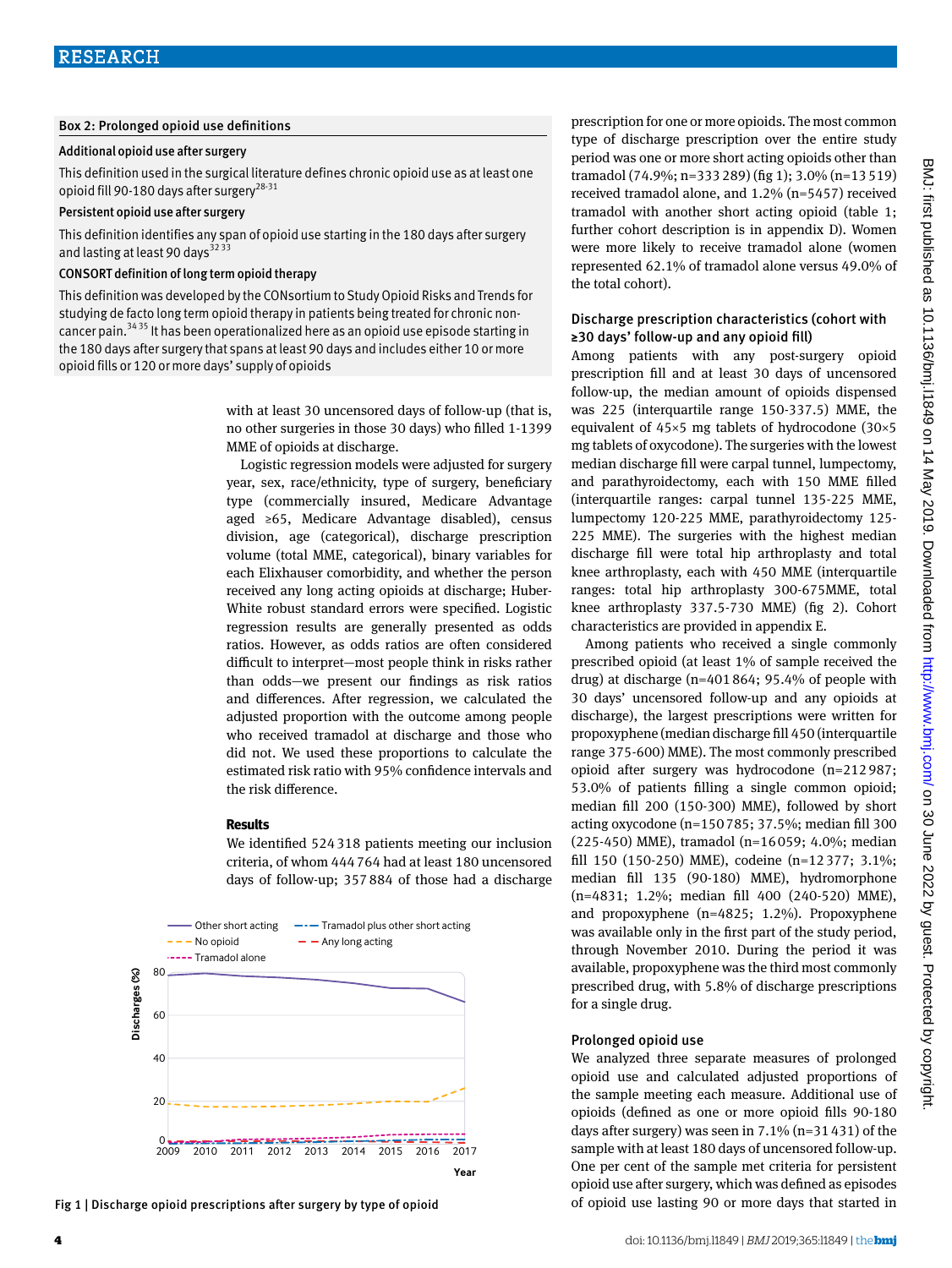| conon changers have on an patients mini at least 200 days or lonom appraiuses are nambers (percentages) |                |                |               | Other short   | Tramadol + other    | Any long acting    |
|---------------------------------------------------------------------------------------------------------|----------------|----------------|---------------|---------------|---------------------|--------------------|
| Characteristics                                                                                         | All patients   | No opioid fill | Tramadol only | acting opioid | short acting opioid | opioid             |
| Total                                                                                                   | 444764 (100)   | 86 880 (19.5)  | 13519(3)      | 333289 (74.9) | 5457(1.2)           | 5619(1.3)          |
| Male sex                                                                                                | 226 909 (51.0) | 41 624 (47.9)  | 5130 (37.9)   | 174368 (52.3) | 2543 (46.6)         | 3244 (57.7)        |
| Race/ethnicity:                                                                                         |                |                |               |               |                     |                    |
| White                                                                                                   | 348 275 (78.3) | 67 365 (77.5)  | 10 325 (76.4) | 261329 (78.4) | 4533 (83.1)         | 4723 (84.1)        |
| <b>Black</b>                                                                                            | 34758 (7.8)    | 6873 (7.9)     | 931 (6.9)     | 26 270 (7.9)  | 334(6.1)            | 350(6.2)           |
| Hispanic                                                                                                | 37 47 4 (8.4)  | 7535 (8.7)     | 1577 (11.7)   | 27 801 (8.3)  | 316(5.8)            | 245(4.4)           |
| Asian                                                                                                   | 10043(2.3)     | 2030(2.3)      | 245(1.8)      | 7589(2.3)     | 74(1.4)             | 105(1.9)           |
| Unknown/other                                                                                           | 14214 (3.2)    | 3077 (3.5)     | 441(3.3)      | 10 300 (3.1)  | 200(3.7)            | 196(3.5)           |
| Coverage type:                                                                                          |                |                |               |               |                     |                    |
| Commercial                                                                                              | 321365 (72.3)  | 53 479 (61.6)  | 8348 (61.8)   | 252186 (75.7) | 3194 (58.5)         | 4158 (74.0)        |
| Medicare-aged $\geq 65$                                                                                 | 115 000 (25.9) | 31441 (36.2)   | 4915 (36.4)   | 75 138 (22.5) | 2172 (39.8)         | 1334 (23.7)        |
| Medicare-disabled                                                                                       | 8399 (1.9)     | 1960(2.3)      | 256(1.9)      | 5965 (1.8)    | 91(1.7)             | 127(2.3)           |
| Surgery:                                                                                                |                |                |               |               |                     |                    |
| Carpal tunnel release                                                                                   | 33730 (7.6)    | 9475 (10.9)    | 1167 (8.6)    | 22 984 (6.9)  | 84(1.5)             | 20(0.4)            |
| Knee arthroscopic minesectomy (scope)                                                                   | 90064 (20.3)   | 15 229 (17.5)  | 1869 (13.8)   | 71764 (21.5)  | 516(9.5)            | 686 (12.2)         |
| Laparoscopic cholecystectomy with or without 105 346 (23.7)                                             |                | 21 264 (24.5)  | 3068 (22.7)   | 80 598 (24.2) | 380 (7.0)           | 36(0.6)            |
| intraoperative cholangiogram                                                                            |                |                |               |               |                     |                    |
| Laparoscopic inguinal hernia repair                                                                     | 24806 (5.6)    | 4463(5.1)      | 453(3.4)      | 19800 (5.9)   | 75(1.4)             | 15(0.3)            |
| Laparoscopic low anterior resection with or                                                             | 1132(0.3)      | 368(0.4)       | 48(0.4)       | 710(0.2.0)    | $\star$             | $\star$            |
| without stoma                                                                                           |                |                |               |               |                     |                    |
| Laparoscopic nephrectomy, partial or total                                                              | 1733 (0.4)     | 429(0.5)       | 68 (0.5)      | 1217(0.4)     | $\star$             | $\star$            |
| Laparoscopic prostate with or without robot                                                             | 8804 (2.0)     | 1561 (1.8)     | 608(4.5)      | 6601 (2.0)    | $^\star$            | $\star$            |
| Laparoscopic/robotic hysterectomy                                                                       | 3042(0.7)      | 845 (1.0)      | 103(0.8)      | 2069(0.6)     | $\star$             | $\star$            |
| Lumbar laminotomy/laminectomy (posterior)                                                               | 16695 (3.8)    | 3653 (4.2)     | 635(4.7)      | 12 159 (3.7)  | 126(2.3)            | 122(2.2)           |
| Lumpectomy with or without sentinel lymph                                                               | 17 181 (3.9)   | 4673 (5.4)     | 846(6.3)      | 11593 (3.5)   | 57(1.0)             | 12(0.2)            |
| node biopsy                                                                                             |                |                |               |               |                     |                    |
| Open lung lobectomy                                                                                     | 767(0.2)       | 153(0.2)       | 31(0.2)       | 553(0.2)      | 13(0.2)             | 17(0.3)            |
| Open inguinal hernia repair                                                                             | 43052 (9.7)    | 7345 (8.5)     | 734 (5.4)     | 34779 (10.4)  | 171(3.1)            | 23(0.4)            |
| Parathyroidectomy                                                                                       | 5872 (1.3)     | 2532(2.9)      | 156(1.2)      | 3176 (1.0)    | $\star$             | $\star$<br>$\star$ |
| Partial colectomy with or without stoma                                                                 | 1694(0.4)      | 636(0.7)       | 53(0.4)       | 1000(0.3)     | $^\star$            |                    |
| Rotator cuff surgery                                                                                    | 22587 (5.1)    | 2920 (3.4)     | 274(.02)      | 17811 (5.3)   | 291(5.3)            | 1291 (23.0)        |
| Simple mastectomy without reconstruction                                                                | 4317(1.0)      | 1336 (1.5)     | 145(1.1)      | 2807 (0.8)    | $\star$             | $\star$            |
| Total knee arthroplasty                                                                                 | 40250 (9.1)    | 5621(6.5)      | 1786 (13.2)   | 28 061 (8.4)  | 2379 (43.6)         | 2403 (42.8)        |
| Total hip arthroplasty                                                                                  | 23068 (5.2)    | 4190 (4.8)     | 1441 (10.7)   | 15 213 (4.6)  | 1255 (23.0)         | 969 (17.3)         |
| Other                                                                                                   | 624(0.1)       | 187(0.2)       | 34(0.3)       | 394(0.1)      | $\star$             | $\star$            |

Cohort characteristics for all patients with at least 30 days of uncensored follow-up are provided in appendix E.

\*Cell value suppressed to preserve patient de-identification.

the 180 days after surgery (n=4457; 1.00%). The most stringent criterion—the CONSORT definition requiring an opioid use episode lasting at least 90 calendar days and including either 10 or more opioid fills or 120 or more days' supply—was present in 0.46% (n=2027) of the sample with at least 180 days of uncensored follow up time (table 2).

Table 1 | Cohort characteristics of all patients with at least 180 days of follow-up. Values are numbers (percentages)

Among patients meeting the definition of additional opioid use, 72% (n=22779) had no opioids 31-60 days after surgery, 75% (n=23630) had no opioids 61-90 days after surgery, and 64% (n=20258) had no opioids 31-90 days after surgery. For comparison, 11% (n=488) of patients meeting the definition for persistent opioid use (an episode lasting at least 90 days) and 14% (n=281) of those meeting the CONSORT definition had no opioids 31-90 days after surgery.

# Association of discharge prescription volume with prolonged use of opioids

Larger discharge prescriptions were associated with a higher risk of prolonged opioid use across all three definitions of prolonged use (table 3). Receipt of 500 or more MME of opioids was associated with nearly five times the risk of prolonged opioid use compared with receipt of 1-199 MME using the CONSORT definition

of prolonged use, more than six times the risk of persistent use, and 1.5 times the risk of additional use.

# Association of tramadol at discharge with prolonged use of opioids

Receipt of tramadol at discharge was associated with increased adjusted risk of all three definitions of prolonged opioid use (table 4). Receipt of tramadol alone was associated with a 6% increase in the risk of additional opioid use relative to people receiving other short acting opioids (risk ratio 95% confidence ratio 1.00 to 1.13; risk difference 0.5 percentage points; P=0.049), a 47% increase in the adjusted risk of persistent opioid use (1.25 to 1.69; 0.5 percentage points; P<0.001), and a 41% increase in the adjusted risk of a CONSORT chronic opioid use episode (1.08 to 1.75; 0.2 percentage points; P=0.013).

# **Discussion**

Our study suggests that tramadol carries a similar or somewhat greater risk of transitioning from acute to prolonged use compared with other short acting opioids. Although prescribing was relatively infrequent (4% of patients with opioid fills, including those who received tramadol with other short acting opioids),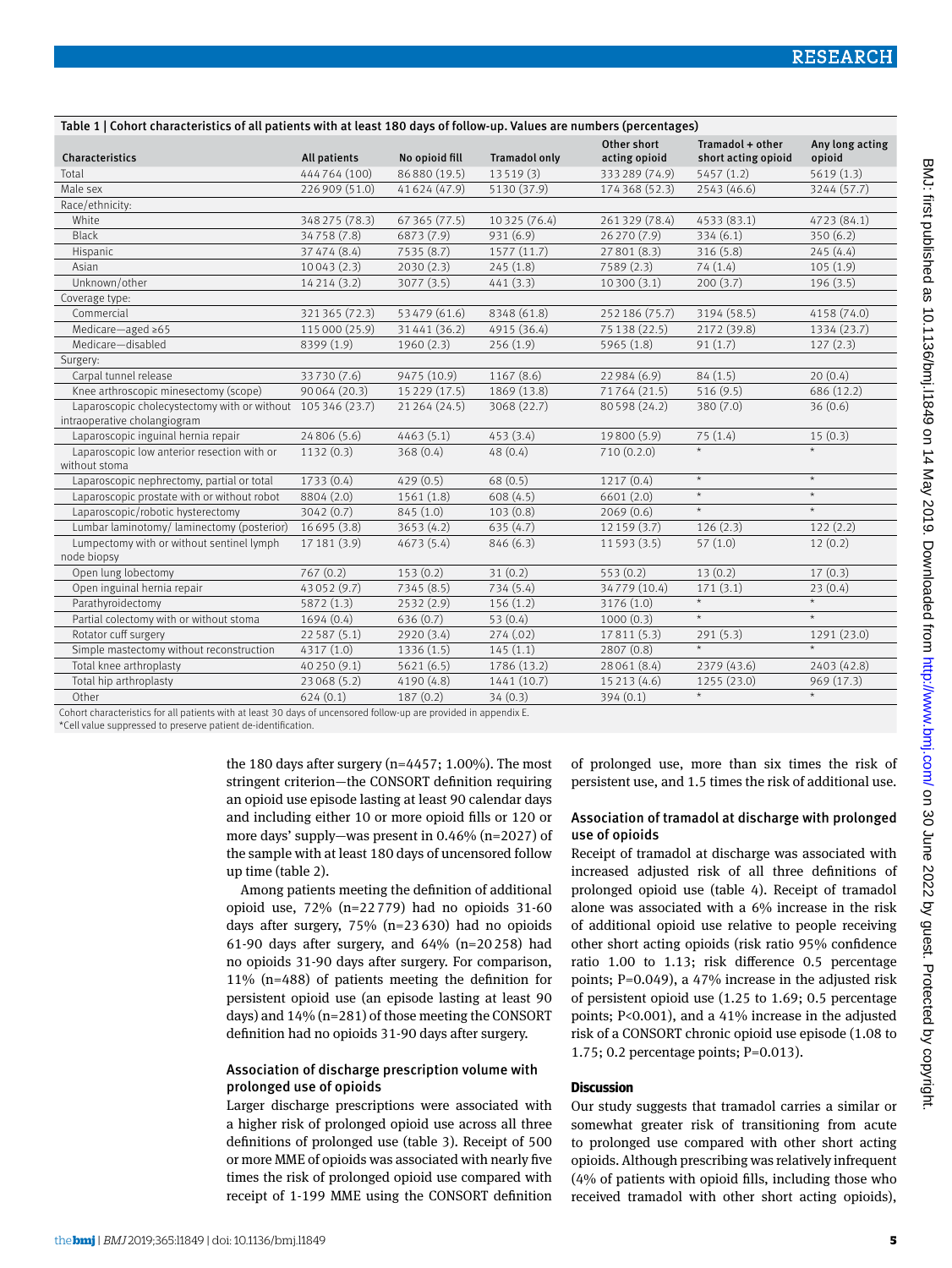

**Patients with 30 days, uncensored follow-up and 1 to 1399 MME filled at discharge**



tramadol was the third most frequently prescribed opioid in this study (after hydrocodone and short acting oxycodone), and its use seems to be increasing (fig 1). The low overall prescription rate likely masks variation in tramadol use across health systems; other studies have found that 3% to 25% of patients receive tramadol prescriptions after surgery.<sup>36 37</sup> Our findings suggest that from the standpoint of risk of dependency, clinicians prescribing tramadol for acute pain should exercise a level of caution similar to that surrounding the prescribing of other short acting opioids, including those on higher Drug Enforcement Administration schedules.

Larger discharge prescriptions were associated with a higher unadjusted risk of prolonged opioid use across all three definitions of prolonged use (table 3). In the adjusted analyses, doses of 300 MME and larger were associated with higher risk of prolonged use, although with smaller effect sizes than in the unadjusted analysis (odds ratios 1.1 to 1.6, see appendix F). This aligns with CDC data suggesting that the risk of prolonged use increases significantly when patients receive prescriptions for more opioids.<sup>24</sup>

Although tramadol remains largely unregulated in the developing world, the rates of misuse and awareness of the risks have been increasing outside the US.38-41 Data to support the avoidance of long acting opioids in the acute setting remain strong,  $42-44$  but no clear data are available on the risks versus benefits of other short acting opioids compared with tramadol. Therefore, the choice to prescribe tramadol rather than another short acting opioid remains largely dependent on the provider and scenario.

#### Comparison with previous studies

Before our work, the strongest study investigating the risk of long term tramadol use was the finding noted in the 2017 CDC report on opioid prescribing. That study found that tramadol was associated with a 13.7% risk of continued use at one year compared with 4.7-8.9%

Table 2 | Risk of unadjusted persistent opioid use (three definitions) for patients who received short acting opioids excluding tramadol, tramadol only, tramadol and another short acting opioids, any long acting opioids, or no opioids at discharge (cohort with 180 days follow-up). Values are numbers (percentages)

| <b>Definition</b>                                      | All patients<br>$(n=444764)$ | No opioid fill<br>$(n=86 880)$ | Tramadol only<br>$(n=13519)$ | Other short acting<br>opioid (n=333 289) | Tramadol + other<br>short acting opioid<br>$(n=5457)$ | Any long acting<br>opioid $(n=5619)$ |
|--------------------------------------------------------|------------------------------|--------------------------------|------------------------------|------------------------------------------|-------------------------------------------------------|--------------------------------------|
| Additional opioid<br>use after surgery*                | 31431 (7.07)                 | 3849 (4.43)                    | 1066 (7.89)                  | 25 388 (7.62)                            | 543 (9.95)                                            | 585 (10.41)                          |
| Persistent opioid<br>use after surgeryt                | 4457 (1.00)                  | 314(0.36)                      | 194 (1.44)                   | 3559 (1.07)                              | 149(2.73)                                             | 241(4.29)                            |
| <b>CONSORT</b> definition<br>of chronic opioid<br>use‡ | 2027(0.46)                   | 175(0.20)                      | 78 (0.58)                    | 1573 (0.47)                              | 71(1.30)                                              | 130(2.31)                            |

\*At least one opioid fill 90-180 days after surgery.

†Any span of opioid use starting in 180 days after surgery and lasting ≥90 days.

‡Opioid use episode starting in 180 days after surgery that spans ≥90 days and includes either ≥10 opioid fills or ≥120 days' supply of opioids.

BMJ: first published as 10.1136/bmj.11849 on 14 May 2019. Downloaded from <http://www.bmj.com/> on 30 June 2022 by guest. Protected by copyright.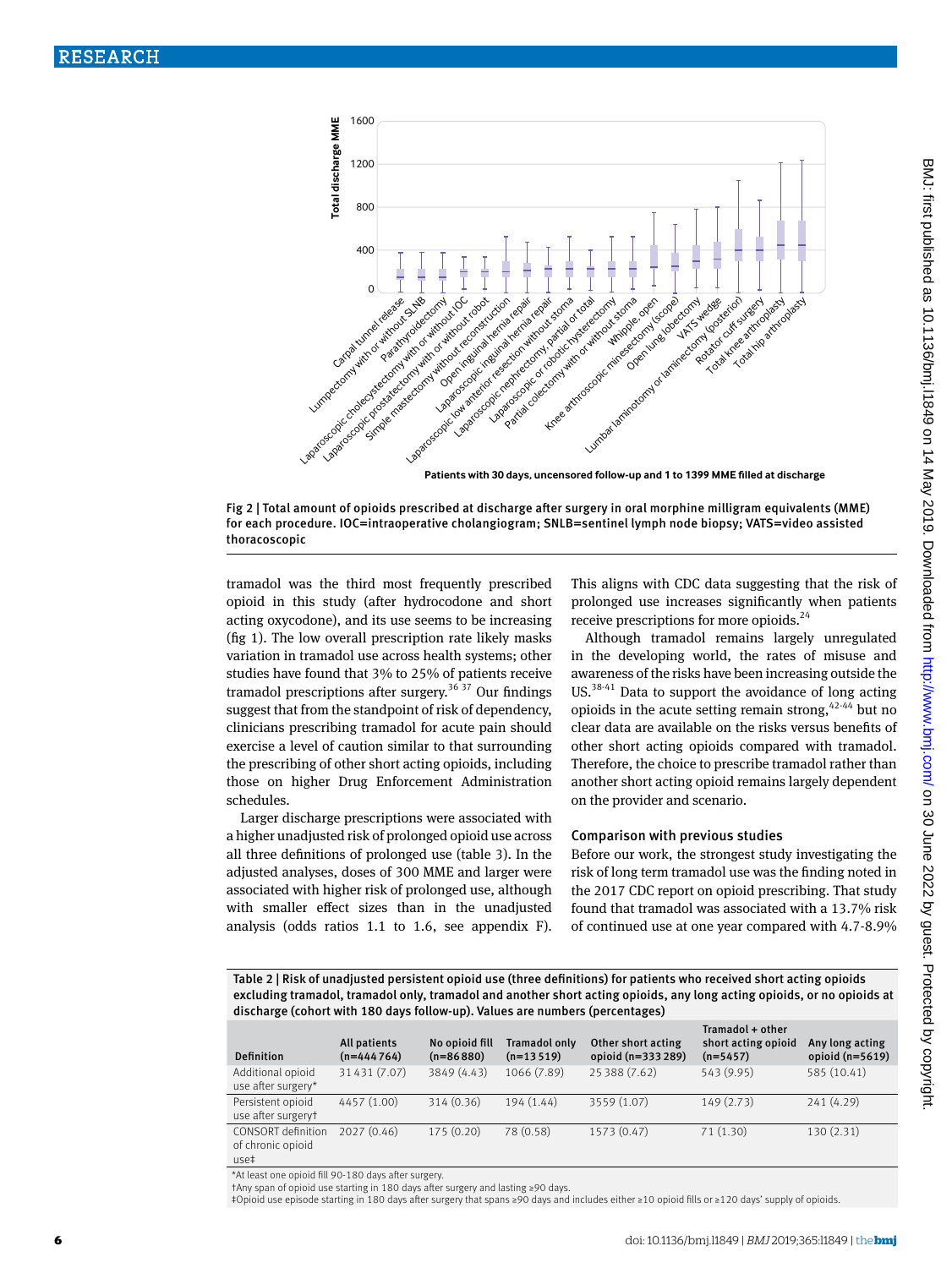| Values are numbers (percentages)             |                               |                           |                            |                            |                            |                               |
|----------------------------------------------|-------------------------------|---------------------------|----------------------------|----------------------------|----------------------------|-------------------------------|
| Definition                                   | No opioid fill<br>$(n=86880)$ | 1-199 MME<br>$(n=116813)$ | 200-299 MME<br>$(n=90393)$ | 300-399 MME<br>$(n=69301)$ | 400-499 MME<br>$(n=36156)$ | $\geq$ 500 MME<br>$(n=45221)$ |
| Additional opioid use after<br>surgery*      | 3849 (4.43)                   | 7930 (6.79†)              | 6326 (7.00)                | 5397 (7.791)               | 3216 (8.89†)               | 4713 (10.421)                 |
| Persistent opioid use after<br>surgery‡      | 314 (0.36)                    | 570 (0.49†)               | 618 (0.68†)                | 837 (1.21†)                | 688 (1.90†)                | 1430 (3.16†)                  |
| CONSORT definition of<br>chronic opioid use§ | 175(0.20)                     | 317 (0.27†)               | 303 (0.34†)                | 379 (0.55†)                | 266(0.74 <sup>†</sup> )    | 587 (1.30†)                   |

Table 3 | Risk of unadjusted persistent opioid use (three definitions) by amount of opioids prescribed at discharge.

\*At least one opioid fill 90-180 days after surgery.

MME=morphine milligram equivalents.

†Statistically significantly different risk versus previous dose group (P<0.05; Bonferroni corrected).

‡Any span of opioid use starting in 180 days after surgery and lasting ≥90 days.

§Opioid use episode starting in 180 days after surgery that spans ≥90 days and includes either ≥10 opioid fills or ≥120 days' supply of opioids.

for other short acting opioids.<sup>24</sup> Notably, the CDC study defined discontinuation of opioids as at least 180 days without opioid use and included commercially insured people in managed care plans but did not limit the sample to people receiving surgery. Other than the CDC publication, most other studies assessing the risk of long term use for an acute episode of pain either do not include tramadol or do not provide rates of prolonged use by opioid type.

# Pharmacologic and neurologic mechanisms for misuse potential

Recent publications have shown an increased rate of complications, emergency department visits, and misuse in patients using tramadol.<sup>45 46</sup> Consequently, the pharmacologic and neural mechanisms responsible for the misuse potential of tramadol warrant further consideration. The analgesic effects of tramadol are attributed to two mechanisms of action: μ-opioid receptor agonist and norepinephrine (noradrenaline) reuptake inhibitor. Tramadol undergoes demethylation in the liver to the active metabolite desmetramadol. However, individual phenotypic variation in the quantity and efficiency of the CYP2D6 enzyme influences the bioavailability of that active metabolite, which can range from 3% among people who are poor metabolizers to 86% among those who are extensive metabolizers.47 This is clinically significant because O-desmethyltramadol has a 700 times greater affinity for the  $\mu$ -opioid receptor than does the parent compound.<sup>48</sup> In functional activity assays, O-desmethyltramadol, but not the parent compound, shows high intrinsic activity at the  $\mu$ -opioid receptor comparable to morphine.<sup>49</sup>

Thus, the desmetramadol metabolite is responsible for the opioid effects of tramadol. In experimental human studies, the reinforcing effects of supratherapeutic doses of tramadol (400 mg administered as a single oral dose) were comparable to oxycodone.<sup>16</sup> These observations are supported by the findings of a functional magnetic resonance imaging study in which reward anticipation was associated with increased neural activity in the nucleus accumbens after tramadol administration.<sup>50</sup>

Similar to the analgesic effects of tramadol, these studies suggest that the misuse potential of tramadol is due to the effects of O-desmethyltramadol on the μ-opioid receptor, which could be influenced by individualized variations in CYP2D6 expression.<sup>14 47</sup> Contrary to the primary effects of O-desmethyltramadol on opioid receptor mediated analgesia, the parent compound, tramadol, is directly responsible for analgesia related to the inhibition of norepinephrine and serotonin. This important mechanism of action is also responsible for the increased risk of serotonin syndrome, which typically occurs with the use of other proserotonergic drugs. Clinically important drug-drug interactions can occur with concomitant use of selective serotonin reuptake inhibitors, serotonin-norepinephrine reuptake inhibitors, tricyclic antidepressants, monoamine oxidase inhibitors, antipsychotics, triptans, antiparkinsonian drugs, and over the counter drug combinations containing dextromethorphan.<sup>51</sup>

# Prolonged opioid use definitions

The paucity of data to support or refute the risk of tramadol use is due, in part, to the absence of structured approaches for investigating the transition from acute

Table 4 | Adjusted risk ratios\* (95% CIs) and P values† for persistent opioid use (three definitions) in patients who received tramadol only, tramadol and another short acting opioid, or any long acting opioids (reference group: short acting opioids excluding tramadol)

| Opioid type                | Additional opioid use after<br>surgery# | Persistent opioid use after<br>surgery§ | <b>CONSORT definition of opioid</b><br>dependence¶ |
|----------------------------|-----------------------------------------|-----------------------------------------|----------------------------------------------------|
| Other short acting         | Reference                               | Reference                               | Reference                                          |
| Tramadol only              | 1.06 (1.00 to 1.13); P=0.049            | 1.47 (1.25 to 1.69); P<0.001            | 1.41 (1.08 to 1.75); P=0.013                       |
| Tramadol plus short acting | 1.05 (0.96 to 1.14); P=0.261            | 1.04 (0.86 to 1.21); P=0.685            | 1.40 (1.05 to 1.74); P=0.022                       |
| Any long acting            | 0.95 (0.87 to 1.03); P=0.218            | 1.18 (1.02 to 1.35); P=0.029            | 1.69 (1.36 to 2.02); P<0.001                       |

\*Risk ratios calculated as ratio of predictive margins after logistic regression including covariates of year, surgery, female sex, beneficiary type, race/ ethnicity, census division, age category, categorical measurement of morphine milligram equivalents at discharge, and flags for each of Elixhauser comorbidities; see appendix F for full regression output.

†P values from hypothesis test that risk ratio does not equal 1.

‡At least one opioid fill 90-180 days after surgery.

§Any span of opioid use starting in 180 days after surgery and lasting ≥90 days.

¶Opioid use episode starting in 180 days after surgery that spans ≥90 days and includes either ≥10 opioid fills or ≥120 days' supply of opioids.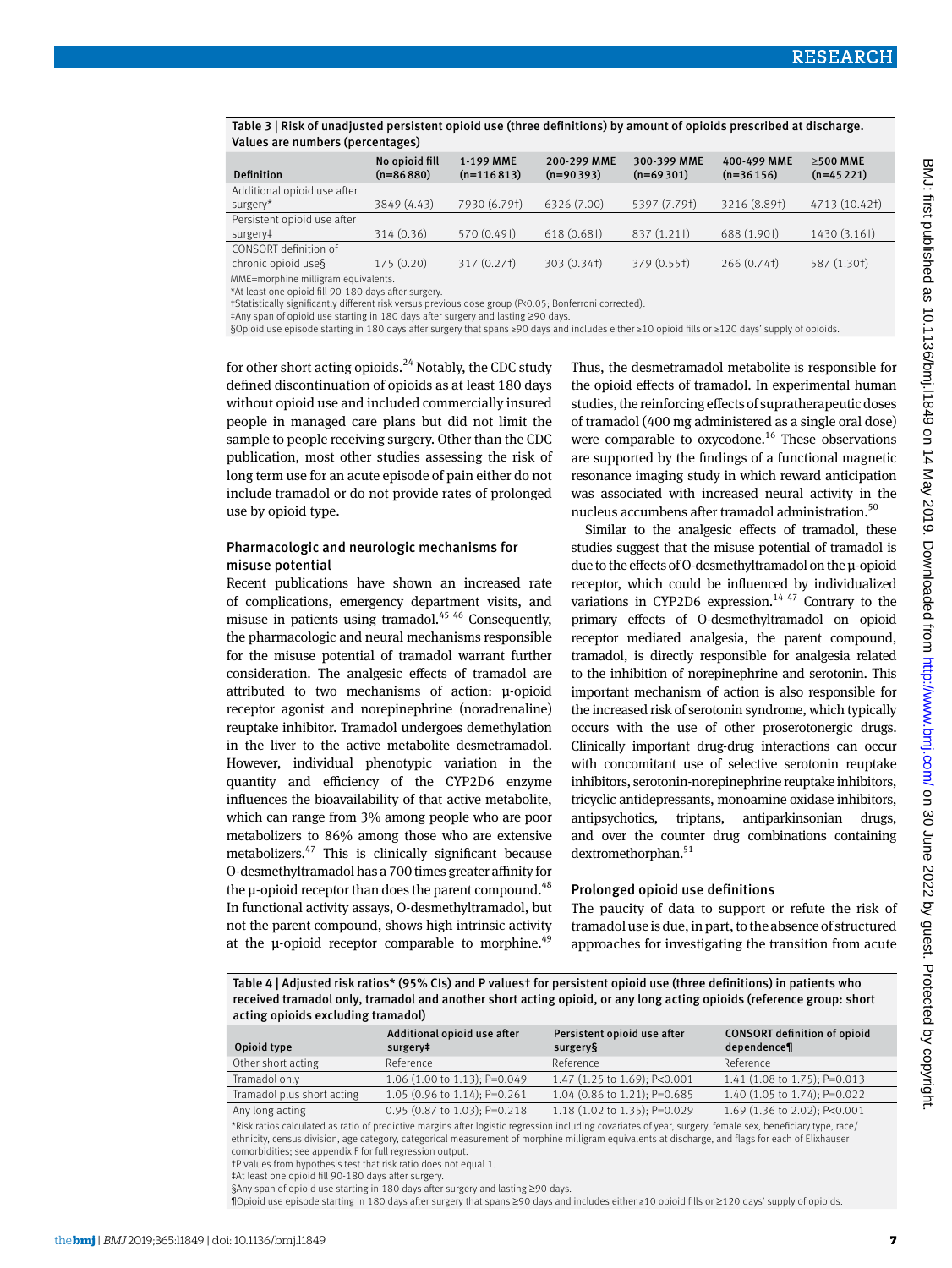to prolonged use. In previous work, we developed a conceptual model to better understand the mediators and moderators of unintended prolonged opioid use.<sup>52</sup> The proposed conceptual framework was composed of three domains including characteristics of the patient, the practice environment, and the opioid prescriber that interact to either facilitate or impede unintended prolonged opioid use.

Our study found that prolonged opioid use as defined by either persistent opioid use (at least 90 days of continuous opioid use in the 180 days after surgery) or the CONSORT definition was relatively rare  $(≤1%;$  table 2). However, when we used the less stringent definition found in many studies, which defined prolonged use as at least one opioid fill in the 90-180 days after surgery, this risk of additional use was much higher (7%). This more closely aligns with the published risk in the setting of acute pain that vary from  $6\%$  in all patients with acute pain,<sup>53</sup>  $6\%$  after general surgery,  $28$  10% after curative intent surgery for cancer,  $29$  and 15% after lung resection,  $30$  to as high as  $24\%$  after orthopedic surgery.<sup>54</sup> However, these studies all used less stringent definitions of prolonged opioid use. Studies using claims data and more stringent definitions suggest a significantly lower risk of prolonged use in the setting of acute pain  $(0.1\%)$ .<sup>55</sup> We observed that nearly two thirds of patients meeting the additional use definition (one or more opioid fill in 90-180 days after surgery) had no opioids in the 30- 90 days after surgery. This pattern suggests that rather than prolonged use of opioids, these patients may be experiencing separate episodes of opioid use separated by one or more months. The additional opioid use definition may therefore measure a separate problem whereby patients who are once exposed to opioids are more likely to receive them for other pain related problems. We did not test this hypothesis, but the fact that 4.4% of the patients who received no opioids at discharge met the prolonged use definition (table 4), whereas 7.7% who did have a fill met this definition, may suggest an avenue for further research.

#### Limitations of study

The findings of this study are most directly applicable to commercially insured and Medicare Advantage patients in the US undergoing elective surgery of the types we included. Given that our study used claims data, we were also unable to determine actual opioid consumption or capture prescriptions that were not submitted to insurance; however, previous studies suggest that this rate is low.<sup>56</sup> Although we excluded patients taking opioids before surgery and those with additional operations after the index operation, we were unable to ascertain the reason patients received additional opioid prescriptions. Lastly, given the available data and scope of the study, we were unable to consider other aspects of the safety profile of tramadol compared with other opioids, including notable benefits such as a potentially lower risk of respiratory depression.<sup>57</sup> Further research in this area is warranted before policy changes are implemented.

# Conclusions

We found that tramadol, a drug that is scheduled at a lower risk level than other common short acting opioids (schedule IV versus schedule II for hydrocodone and oxycodone), has a similar or somewhat greater risk of prolonged opioid use after surgery. Although all factors related to the safety of a drug must be considered, from the standpoint of opioid dependence, the Drug Enforcement Administration and FDA should consider rescheduling tramadol to a level that better reflects its risks of prolonged use.

Contributors: CAT, EBH, WMH, and MMJ conceived and designed this work. MMJ and CAT cleaned and analyzed the data. CAT, EBH, and MMJ interpreted the data, and all authors were responsible for drafting the work and revising it critically for important intellectual content. All authors gave final approval of the version to be published and agree to be accountable for all aspects of the work in ensuring that questions related to the accuracy or integrity of any part of the work are appropriately investigated and resolved. The corresponding author attests that all listed authors meet authorship criteria and that no others meeting the criteria have been omitted. MMJ is the guarantor.

Funding: This study had no external funding. Support was provided by the Mayo Clinic Robert D and Patricia E Kern Center for the Science of Health Care Delivery.

Competing interests: All authors have completed the ICMJE uniform disclosure form at [www.icmje.org/coi\\_disclosure.pdf](http://www.icmje.org/coi_disclosure.pdf) (available on request from the corresponding author) and declare: no support from any organization for the submitted work; no financial relationships with any organizations that might have an interest in the submitted work in the previous three years; no other relationships or activities that could appear to have influenced the submitted work.

Ethical approval: Because it uses pre-existing, de-identified data, this study was determined to be exempt from review by the Mayo Clinic Institutional Review Board.

Data sharing: OptumLabs data are available for research through a virtual data warehouse. The authors are not able to distribute the data.

Transparency statement: The lead author (the manuscript's guarantor) affirms that this manuscript is an honest, accurate, and transparent account of the study being reported; that no important aspects of the study have been omitted; and that any discrepancies from the study as planned (and, if relevant, registered) have been explained.

This is an Open Access article distributed in accordance with the Creative Commons Attribution Non Commercial (CC BY-NC 4.0) license, which permits others to distribute, remix, adapt, build upon this work non-commercially, and license their derivative works on different terms, provided the original work is properly cited and the use is non-commercial. See: [http://creativecommons.org/licenses/](http://creativecommons.org/licenses/by-nc/4.0/) [by-nc/4.0/.](http://creativecommons.org/licenses/by-nc/4.0/)

- 1 Thiels CA, Hanson KT, Cima RR, Habermann EB. From Data to Practice: Increasing Awareness of Opioid Prescribing Data Changes Practice. *Ann Surg* 2018;267:e46-7. doi:10.1097/SLA.0000000000002623
- 2 Blendon RJ, Benson JM. The Public and the Opioid-Abuse Epidemic. *N Engl J Med* 2018;378:407-11. doi:10.1056/NEJMp1714529
- 3 Council of Economic Advisers. The underestimated cost of the opioid crisis. 2017. [https://www.whitehouse.gov/sites/whitehouse.gov/](https://www.whitehouse.gov/sites/whitehouse.gov/files/images/The%20Underestimated%20Cost%20of%20the%20Opioid%20Crisis.pdf) [files/images/The%20Underestimated%20Cost%20of%20the%20](https://www.whitehouse.gov/sites/whitehouse.gov/files/images/The%20Underestimated%20Cost%20of%20the%20Opioid%20Crisis.pdf) [Opioid%20Crisis.pdf.](https://www.whitehouse.gov/sites/whitehouse.gov/files/images/The%20Underestimated%20Cost%20of%20the%20Opioid%20Crisis.pdf)
- 4 Jeffery MM, Hooten WM, Henk HJ, et al. Trends in opioid use in commercially insured and Medicare Advantage populations in 2007- 16: retrospective cohort study. *BMJ* 2018;362:k2833. doi:10.1136/ bmj.k2833
- Howard R, Waljee J, Brummett C, Englesbe M, Lee J. Reduction in Opioid Prescribing Through Evidence-Based Prescribing Guidelines. *JAMA Surg* 2018;153:285-7. doi:10.1001/jamasurg.2017.4436
- Thiels CA, Ubl DS, Yost KJ, et al. Results of a Prospective, Multicenter Initiative Aimed at Developing Opioid-prescribing Guidelines After Surgery. *Ann Surg* 2018;268:457-68. doi:10.1097/ SLA.0000000000002919
- Siddiqui NT, Fischer H, Guerina L, Friedman Z. Effect of a preoperative gabapentin on postoperative analgesia in patients with inflammatory bowel disease following major bowel surgery: a randomized,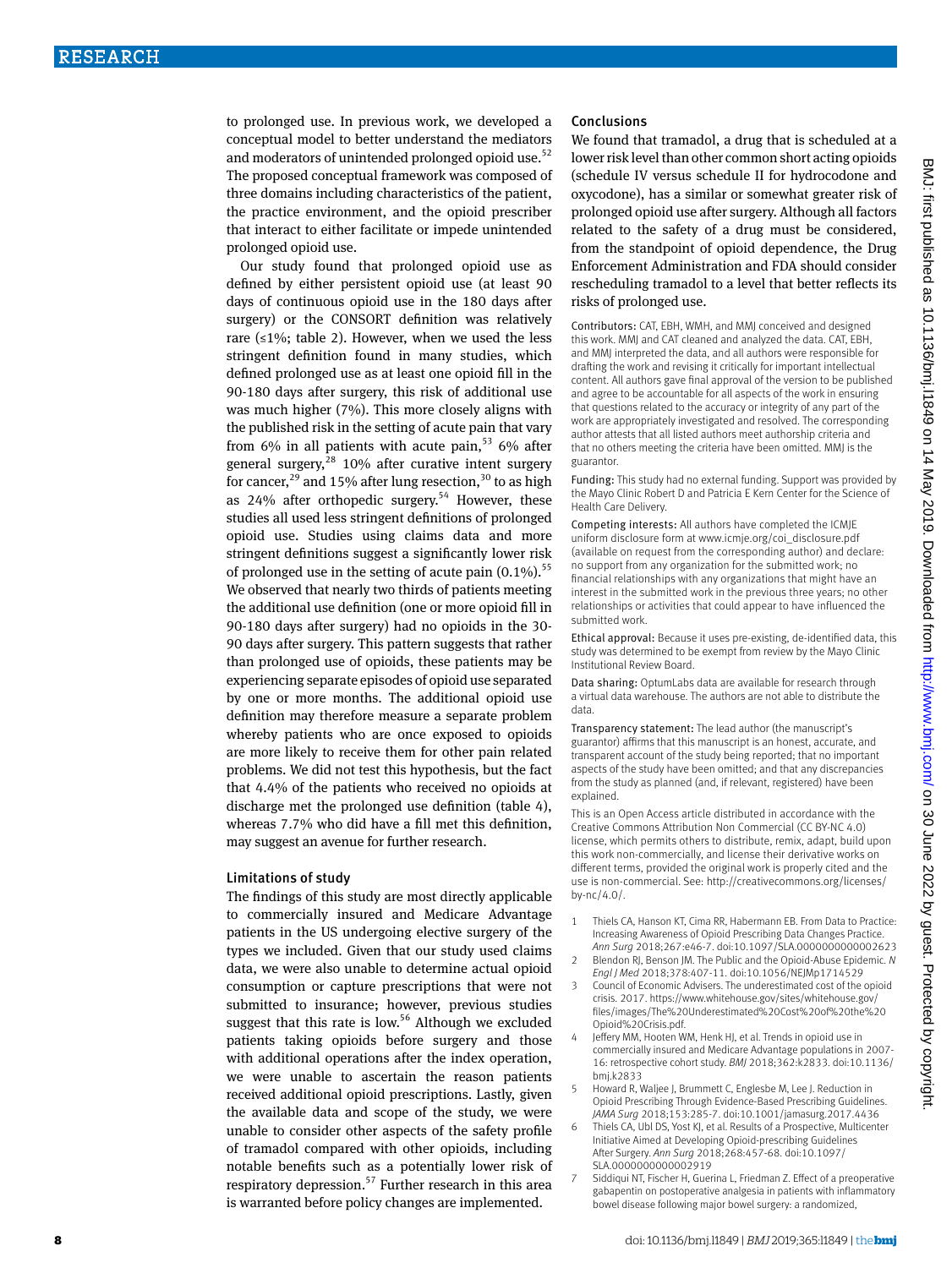placebo-controlled trial. *Pain Pract* 2014;14:132-9. doi:10.1111/ papr.12058

- 8 Manchikanti L, Helm S2nd, Fellows B, et al. Opioid epidemic in the United States. *Pain Physician* 2012;15(Suppl):ES9-38.
- 9 Power I. An update on analgesics. *Br J Anaesth* 2011;107:19-24. doi:10.1093/bja/aer126
- 10 Miotto K, Cho AK, Khalil MA, Blanco K, Sasaki JD, Rawson R. Trends in Tramadol. *Anesth Analg* 2017;124:44-51. doi:10.1213/ ANE.0000000000001683
- 11 Harrigan TM. Schedules of controlled substances: placement of tramadol into schedule IV. 2013. [https://www.deadiversion.usdoj.](https://www.deadiversion.usdoj.gov/fed_regs/rules/2013/fr1104.htm) [gov/fed\\_regs/rules/2013/fr1104.htm](https://www.deadiversion.usdoj.gov/fed_regs/rules/2013/fr1104.htm).
- 12 Monthly Index of Medical Specialities. Tramadol reclassified as a controlled drug. 2019. [https://www.mims.co.uk/tramadol](https://www.mims.co.uk/tramadol-reclassified-controlled-drug/surgery/article/1297952)[reclassified-controlled-drug/surgery/article/1297952.](https://www.mims.co.uk/tramadol-reclassified-controlled-drug/surgery/article/1297952)
- 13 Health Canada. Forward Regulatory Plan 2019-2021: Regulations amending Schedule I to the Controlled Drugs and Substances Act and the Schedule to the Narcotic Control Regulations to add tramadol and related substances. 2019. [https://www.canada.ca/en/health](https://www.canada.ca/en/health-canada/corporate/about-health-canada/legislation-guidelines/acts-regulations/forward-regulatory-plan/plan/tramadol.html)[canada/corporate/about-health-canada/legislation-guidelines/acts](https://www.canada.ca/en/health-canada/corporate/about-health-canada/legislation-guidelines/acts-regulations/forward-regulatory-plan/plan/tramadol.html)[regulations/forward-regulatory-plan/plan/tramadol.html.](https://www.canada.ca/en/health-canada/corporate/about-health-canada/legislation-guidelines/acts-regulations/forward-regulatory-plan/plan/tramadol.html)
- 14 Grond S, Sablotzki A. Clinical pharmacology of tramadol. *Clin Pharmacokinet* 2004;43:879-923. doi:10.2165/00003088- 200443130-00004
- 15 Radbruch L, Grond S, Lehmann KA. A risk-benefit assessment of tramadol in the management of pain. *Drug Saf* 1996;15:8-29. doi:10.2165/00002018-199615010-00002
- 16 Babalonis S, Lofwall MR, Nuzzo PA, Siegel AJ, Walsh SL. Abuse liability and reinforcing efficacy of oral tramadol in humans. *Drug Alcohol Depend* 2013;129:116-24. doi:10.1016/j.drugalcdep.2012.09.018
- 17 Benzon H. *Practical management of pain.* Elsevier/Saunders, 2014. 18 Dobscha SK, Morasco BJ, Duckart JP, Macey T, Deyo RA. Correlates of
- prescription opioid initiation and long-term opioid use in veterans with persistent pain. *Clin J Pain* 2013;29:102-8. doi:10.1097/ AJP.0b013e3182490bdb
- 19 Lev R, Lee O, Petro S, et al. Who is prescribing controlled medications to patients who die of prescription drug abuse?*Am J Emerg Med* 2016;34:30-5. doi:10.1016/j.ajem.2015.09.003
- 20 Krebs EE, Gravely A, Nugent S, et al. Effect of Opioid vs Nonopioid Medications on Pain-Related Function in Patients With Chronic Back Pain or Hip or Knee Osteoarthritis Pain: The SPACE Randomized Clinical Trial. *JAMA* 2018;319:872-82. doi:10.1001/ jama.2018.0899
- 21 Janssen Pharmaceuticals. Highlights of prescribing information: Ultram. 2017. [https://www.accessdata.fda.gov/drugsatfda\\_docs/](https://www.accessdata.fda.gov/drugsatfda_docs/label/2019/020281s041lbl.pdf) [label/2019/020281s041lbl.pdf](https://www.accessdata.fda.gov/drugsatfda_docs/label/2019/020281s041lbl.pdf).
- 22 LIK Government. List of most commonly encountered drugs currently controlled under the misuse of drugs legislation. 2017. [https://www.](https://www.gov.uk/government/publications/controlled-drugs-list--2/list-of-most-commonly-encountered-drugs-currently-controlled-under-the-misuse-of-drugs-legislation) [gov.uk/government/publications/controlled-drugs-list--2/list-of](https://www.gov.uk/government/publications/controlled-drugs-list--2/list-of-most-commonly-encountered-drugs-currently-controlled-under-the-misuse-of-drugs-legislation)[most-commonly-encountered-drugs-currently-controlled-under-the](https://www.gov.uk/government/publications/controlled-drugs-list--2/list-of-most-commonly-encountered-drugs-currently-controlled-under-the-misuse-of-drugs-legislation)[misuse-of-drugs-legislation](https://www.gov.uk/government/publications/controlled-drugs-list--2/list-of-most-commonly-encountered-drugs-currently-controlled-under-the-misuse-of-drugs-legislation).
- 23 National Association of Pharmacy Regulatory Authorities (NAPRA). Tramadol or its salts. [https://napra.ca/nds/tramadol-or-its-salts.](https://napra.ca/nds/tramadol-or-its-salts)
- 24 Shah A, Hayes CJ, Martin BC. Characteristics of Initial Prescription Episodes and Likelihood of Long-Term Opioid Use - United States, 2006-2015. *MMWR Morb Mortal Wkly Rep* 2017;66:265-9. doi:10.15585/mmwr.mm6610a1
- 25 Jocobson G, Damico A, Neuman T. Medicare Advantage 2017 Spotlight: Enrollment Market Update. 2017. [https://www.kff.](https://www.kff.org/medicare/issue-brief/medicare-advantage-2017-spotlight-enrollment-market-update/) [org/medicare/issue-brief/medicare-advantage-2017-spotlight](https://www.kff.org/medicare/issue-brief/medicare-advantage-2017-spotlight-enrollment-market-update/)[enrollment-market-update/](https://www.kff.org/medicare/issue-brief/medicare-advantage-2017-spotlight-enrollment-market-update/)
- 26 Agency Medical Directors' Group. Opioid Dose Calculator v2.01. [http://www.agencymeddirectors.wa.gov/Calculator/DoseCalculator.](http://www.agencymeddirectors.wa.gov/Calculator/DoseCalculator.htm) [htm](http://www.agencymeddirectors.wa.gov/Calculator/DoseCalculator.htm).
- 27 Xanodyne Pharmaceuticals. Darvocet-N® 50 and Darvocet-N® 100 (propoxyphene napsylate and acetaminophen tablets, USP). 2009. [https://www.accessdata.fda.gov/drugsatfda\\_docs/](https://www.accessdata.fda.gov/drugsatfda_docs/label/2009/017122s061s062lbl.pdf) [label/2009/017122s061s062lbl.pdf](https://www.accessdata.fda.gov/drugsatfda_docs/label/2009/017122s061s062lbl.pdf).
- 28 Brummett CM, Waljee JF, Goesling J, et al. New Persistent Opioid Use After Minor and Major Surgical Procedures in US Adults. *JAMA Surg* 2017;152:e170504. doi:10.1001/jamasurg.2017.0504
- 29 Lee JS-J, Hu HM, Edelman AL, et al. New Persistent Opioid Use Among Patients With Cancer After Curative-Intent Surgery. *J Clin Oncol* 2017;35:4042-9. doi:10.1200/JCO.2017.74.1363
- 30 Brescia AA, Harrington CA, Mazurek AA, et al. Factors Associated With New Persistent Opioid Usage After Lung Resection. *Ann Thorac Surg* 2019;107:363-8. doi:10.1016/j.athoracsur.2018.08.057
- 31 Harbaugh CM, Nalliah RP, Hu HM, Englesbe MJ, Waljee JF, Brummett CM. Persistent Opioid Use After Wisdom Tooth Extraction. *JAMA* 2018;320:504-6. doi:10.1001/jama.2018.9023
- 32 Delgado MK, Huang Y, Meisel Z, et al. National Variation in Opioid Prescribing and Risk of Prolonged Use for Opioid-Naive Patients Treated in the Emergency Department for Ankle Sprains. *Ann Emerg Med* 2018;72:389-400.e1. doi:10.1016/j. annemergmed.2018.06.003
- 33 Clarke H, Soneji N, Ko DT, Yun L, Wijeysundera DN. Rates and risk factors for prolonged opioid use after major surgery: population based cohort study. *BMJ* 2014;348:g1251. doi:10.1136/bmj. g1251
- 34 Jeffery MM, Hooten WM, Hess EP, et al. Opioid Prescribing for Opioid-Naive Patients in Emergency Departments and Other Settings: Characteristics of Prescriptions and Association With Long-Term Use. *Ann Emerg Med* 2018;71:326-336.e19. doi:10.1016/j. annemergmed.2017.08.042
- Von Korff M, Saunders K, Thomas Ray G, et al. De facto long-term opioid therapy for noncancer pain. *Clin J Pain* 2008;24:521-7. doi:10.1097/AJP.0b013e318169d03b
- Thiels CA, Anderson SS, Ubl DS, et al. Wide Variation and Overprescription of Opioids After Elective Surgery. *Ann Surg* 2017;266:564-73. doi:10.1097/SLA.0000000000002365
- Larach DB, Waljee JF, Hu HM, et al. Patterns of Initial Opioid Prescribing to Opioid-Naive Patients. *Ann Surg* 2018. doi:10.1097/ SLA.0000000000002969
- 38 Salm-Reifferscheidt L. Tramadol: Africa's opioid crisis. *Lancet* 2018;391:1982-3. doi:10.1016/S0140-6736(18)31073-0
- 39 Bassiony MM, Abdelghani M, Salah El-Deen GM, Hassan MS, El-Gohari H, Youssef UM. Opioid Use Disorders Attributed to Tramadol Among Egyptian University Students. *J Addict Med* 2018;12:150-5. doi:10.1097/ADM.0000000000000380
- 40 Moulis F, Rousseau V, Abadie D, et al. [Serious adverse drug reactions with tramadol reported to the French pharmacovigilance database between 2011 and 2015]. *Therapie* 2017;72:615-24. doi:10.1016/j.therap.2017.03.004
- 41 Zhang H, Liu Z. The investigation of tramadol dependence with no history of substance abuse: a cross-sectional survey of spontaneously reported cases in Guangzhou City, China. *Biomed Res Int* 2013;2013:283425. doi:10.1155/2013/283425
- 42 Gold LS, Strassels SA, Hansen RN. Health Care Costs and Utilization in Patients Receiving Prescriptions for Long-acting Opioids for Acute Postsurgical Pain. *Clin J Pain* 2016;32:747-54. doi:10.1097/ AJP.0000000000000322
- 43 Thorson D, Biewen P, Bonte B, et al; Institute for Clinical Systems Improvement (ICSI). Acute Pain Assessment and Opioid Prescribing Protocol. 2014. [https://crh.arizona.edu/sites/default/files/u35/](https://crh.arizona.edu/sites/default/files/u35/Opioids.pdf) [Opioids.pdf.](https://crh.arizona.edu/sites/default/files/u35/Opioids.pdf)
- Musclow SL, Bowers T, Vo H, Glube M, Nguyen T. Long-acting morphine following hip or knee replacement: a randomized, doubleblind, placebo-controlled trial. *Pain Res Manag* 2012;17:83-8. doi:10.1155/2012/704932
- 45 Bush DM. The CBHSQ Report: Emergency Department Visits for Adverse Reactions Involving the Pain Medication Tramadol. 2015. [https://www.samhsa.gov/data/sites/default/files/report\\_1965/](https://www.samhsa.gov/data/sites/default/files/report_1965/ShortReport-1965.html) [ShortReport-1965.html](https://www.samhsa.gov/data/sites/default/files/report_1965/ShortReport-1965.html)
- 46 Fournier J-P, Azoulay L, Yin H, Montastruc JL, Suissa S. Tramadol use and the risk of hospitalization for hypoglycemia in patients with noncancer pain. *JAMA Intern Med* 2015;175:186-93. doi:10.1001/ jamainternmed.2014.6512
- 47 Kirchheiner J, Keulen JT, Bauer S, Roots I, Brockmöller J. Effects of the CYP2D6 gene duplication on the pharmacokinetics and pharmacodynamics of tramadol. *J Clin Psychopharmacol* 2008;28:78-83. doi:10.1097/ JCP.0b013e318160f827
- 48 Raffa RB, Buschmann H, Christoph T, et al. Mechanistic and functional differentiation of tapentadol and tramadol. *Expert Opin Pharmacother* 2012;13:1437-49. doi:10.1517/14656566.2012.6 96097
- 49 Minami K, Sudo Y, Miyano K, Murphy RS, Uezono Y. µ-Opioid receptor activation by tramadol and O-desmethyltramadol (M1). *J Anesth* 2015;29:475-9. doi:10.1007/s00540-014-1946-z
- 50 Asari Y, Ikeda Y, Tateno A, Okubo Y, Iijima T, Suzuki H. Acute tramadol enhances brain activity associated with reward anticipation in the nucleus accumbens. *Psychopharmacology (Berl)* 2018;235:2631- 42. doi:10.1007/s00213-018-4955-z
- 51 Park SH, Wackernah RC, Stimmel GL. Serotonin syndrome: is it a reason to avoid the use of tramadol with antidepressants?*J Pharm Pract* 2014;27:71-8. doi:10.1177/0897190013504957
- 52 Hooten WM, Brummett CM, Sullivan MD, et al. A Conceptual Framework for Understanding Unintended Prolonged Opioid Use. *Mayo Clin Proc* 2017;92:1822-30. doi:10.1016/j. mayocp.2017.10.010
- 53 Hooten WM, St Sauver JL, McGree ME, Jacobson DJ, Warner DO. Incidence and Risk Factors for Progression From Short-term to Episodic or Long-term Opioid Prescribing: A Population-Based Study. *Mayo Clin Proc* 2015;90:850-6. doi:10.1016/j. mayocp.2015.04.012
- 54 Jiang X, Orton M, Feng R, et al. Chronic Opioid Usage in Surgical Patients in a Large Academic Center. *Ann Surg* 2017;265:722-7. doi:10.1097/SLA.0000000000001780
- 55 Sun EC, Darnall BD, Baker LC, Mackey S. Incidence of and Risk Factors for Chronic Opioid Use Among Opioid-Naive Patients in